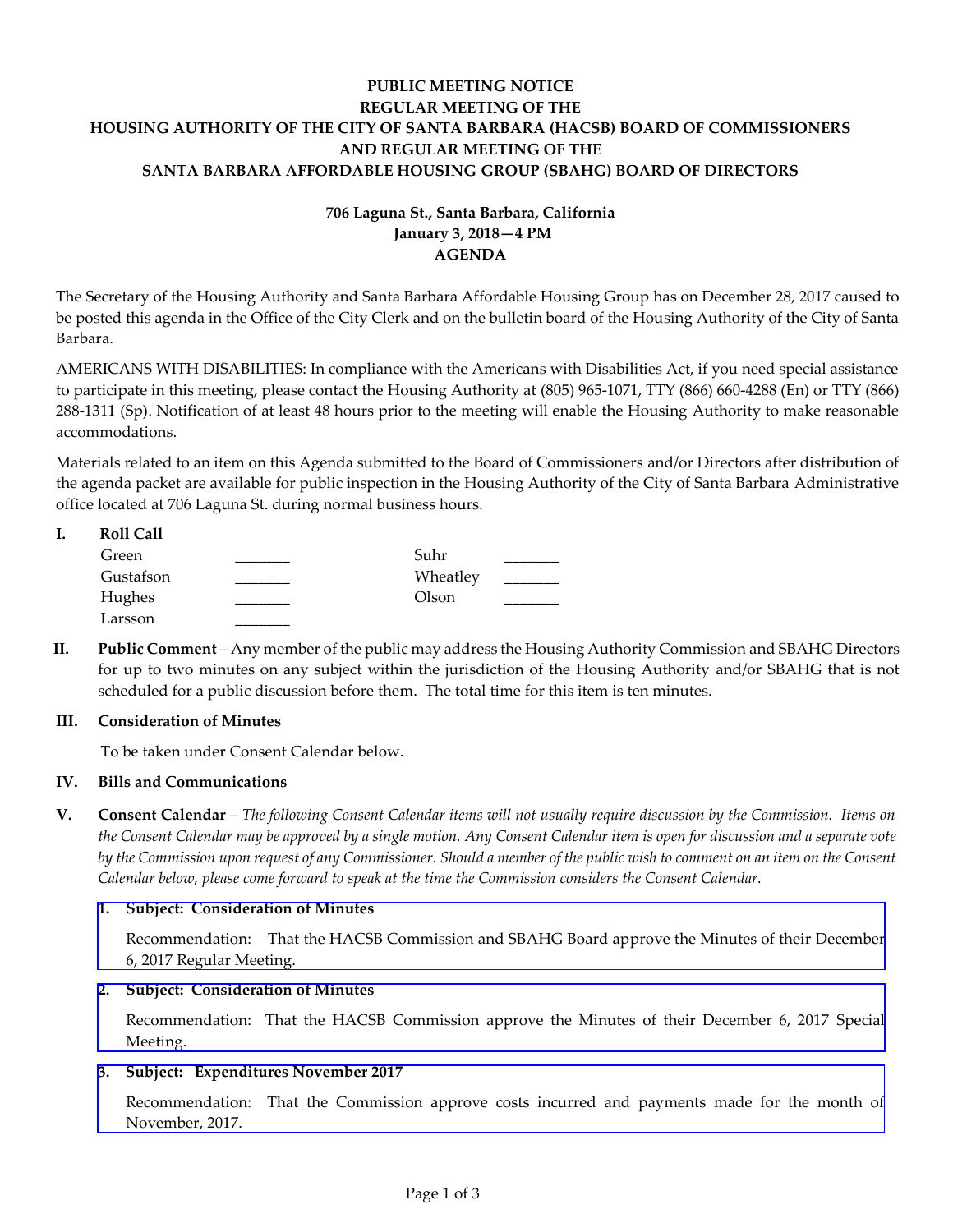## **VI. Report of Executive Director**

## **1. [Subject: Average Unit Size Density Incentive Program Modifications Resulting City Housing Task Force](http://hacsb.org/download/meetings_2018/items/01_january/item_VI_I_2018_01_03.pdf)  Discussions and Nexus Study**

Recommendation: That the Commission receive information about the City of Santa Barbara's Housing Task Force recommended modifications to the Average Unit Size Density Incentive Program including a potential inclusionary rental housing ordinance; and, if deemed appropriate, direct staff to prepare a letter for the Chair's signature setting forth Housing Authority recommendations to the City Council regarding said program modifications.

## **2. Subject: Ratification of Property Management Agreement with Richard W. Moerler for 222 W. Constance Avenue and of the Renewal of the Agreements for 1913 Castillo Street, 1917 Castillo Street and 818 N. Salsipuedes Street**

[Recommendation: That the Commission: \(1\) ratify the Property Management Agreement between the Housing](http://hacsb.org/download/meetings_2018/items/01_january/item_VI_II_2018_01_03.pdf)  Authority and Richard W. Moerler for the management of an 8-unit apartment complex located at 222 W. Constance Avenue, effective January 1, 2018, and; (2) ratify renewal of the Property Management Agreements between the Housing Authority and Richard Moerler for the continued management of 1913 and 1917 Castillo Street and 818 N. Salsipuedes Street.

### **3. Subject: Attendance at NAHRO 2018 Washington D.C. Legislative Conference**

[Recommendation: That the Commission authorize an appropriate number of staff members and](http://hacsb.org/download/meetings_2018/items/01_january/item_VI_III_2018_01_03.pdf)  Commissioners to attend the 2018 NAHRO National Legislative Conference in Washington D.C.—4/22/18 to 4/24/18.

#### *Santa Barbara Affordable Housing Group Item:*

## **4. Subject: Approval of Rehabilitation Work for 606 West Micheltorena Street/1507 San Pascual Street**

Recommendation: That the Board of Directors: (1) reject the general contractor bids, and approve and authorize [the Housing Authority staff to act as general contractor in the rehabilitation of the 606 West Micheltorena](http://hacsb.org/download/meetings_2018/items/01_january/item_VI_IV_2018_01_03.pdf)  Street/1507 San Pascual Street complex; (2) waive the standard procurement procedures due to RAD time constraints, and authorize the Executive Director, or his designee, to approve up to \$250,000 in expenses to cover this work; and (3) note that the cost of this project will be covered by funds placed in a rehabilitation escrow account established at the time of closing of Rental Assistance Demonstration (RAD) Transaction #5 and by Santa Barbara Affordable Housing Group reserves.

#### **5. Subject: Development Project Update**

Recommendation: That the Commission receive an update on Grace Village development and announcement of grand opening date to be set for mid to late February 2018. No action is necessary. This is a periodic report provided for information only.

#### **VII. Treasurer's Report** – None

- **VIII. Committee Reports**  None
- **IX. Unfinished Business**  None
- **X. New Business** None
- **XI. Closed Session**

## **1. Conference with Legal Counsel – Existing Litigation (Government Code section 54956.9 (a))**

 Name of Case (Arbitration): Housing Authority of the City of Santa Barbara v. 1116 De La Vina Associates, L.P. Santa Barbara Superior Court Case No. 17CV00422

Page 2 of 3